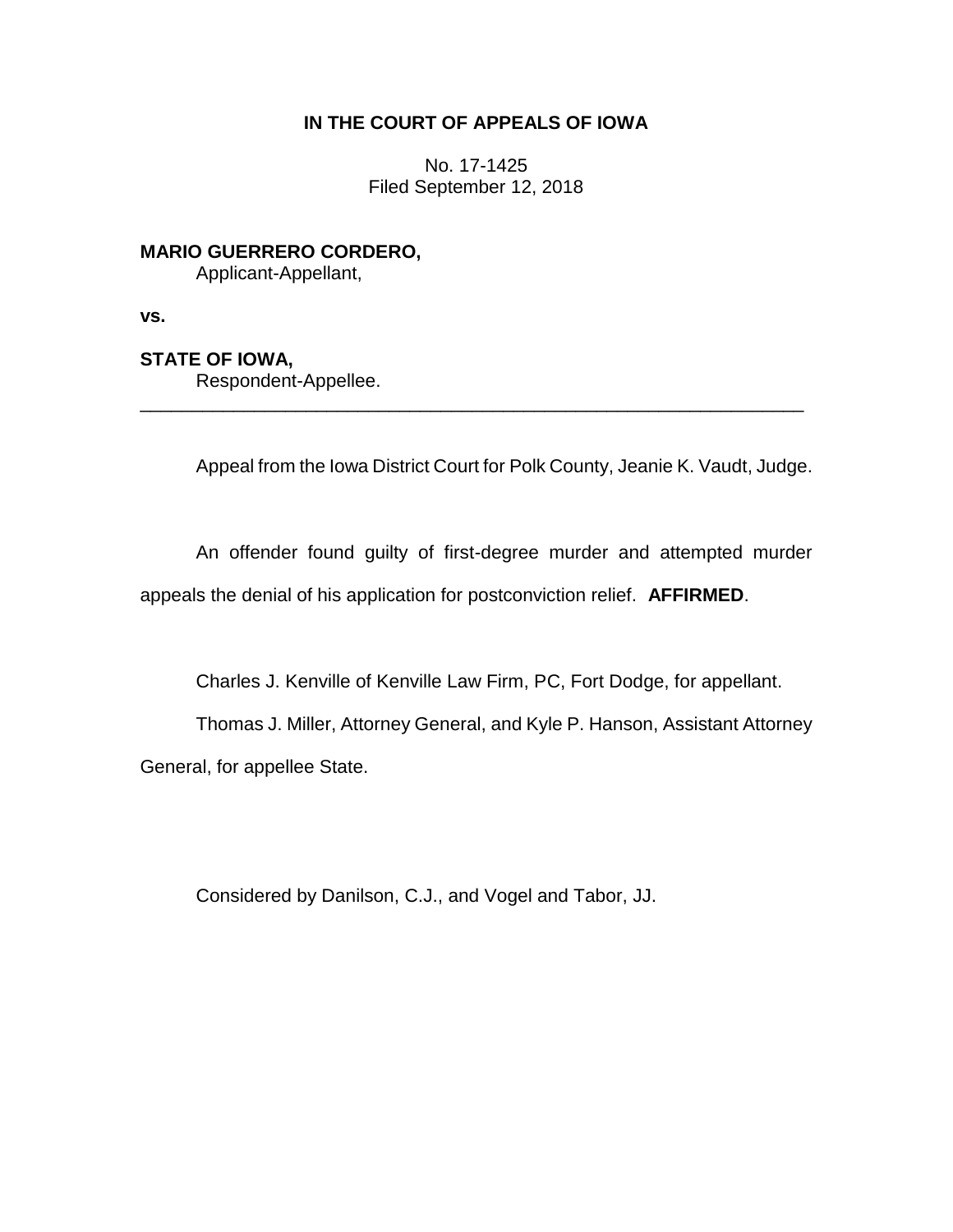## **TABOR, Judge.**

A jury found Mario Guerrero Cordero guilty of murder in the first degree and attempted murder after hearing from witnesses who saw him shoot two people at an automobile repair shop. The supreme court affirmed his convictions on direct appeal, rejecting Guerrero Cordero's contention he was entitled to a jury instruction on an intoxication defense.<sup>1</sup> In applying for postconviction relief (PCR), Guerrero Cordero again focused on his consumption of alcohol on the day of the shootings, alleging his trial attorneys did not effectively represent him because they did not investigate calling an expert witness to support an intoxication defense. The district court concluded trial counsel was diligent in their pursuit of that defense, but were "hamstrung" by Guerrero Cordero's version of events. We agree, and affirm the dismissal of his application.

### **I. Facts and Prior Proceedings**

 $\overline{a}$ 

Several weeks of tension came to a tragic end on Independence Day 2008. That afternoon, Guerrero Cordero entered a repair shop run by his cousin, Miguel Cano Basurto,<sup>2</sup> pulled a handgun from his waistband, and fired multiple shotskilling Miguel. Guerrero Cordero then fired at other men as they fled the scene, wounding Hector Casillas in the foot and back.

The conflict started in May 2008, when Guerrero Cordero damaged a truck belonging to a customer of Miguel's repair shop. Guerrero Cordero neglected to pay for the repair. A few months later, on the morning of July 4, Miguel went to

<sup>1</sup> *See generally State v. Guerrero Cordero*, 861 N.W.2d 253 (Iowa 2015), *overruled on other grounds by Alcala v. Marriott Int'l, Inc.*, 880 N.W.2d 699 (Iowa 2016).

 $2$  Because another individual shares the surname Basurto, we will use first names for clarity's sake.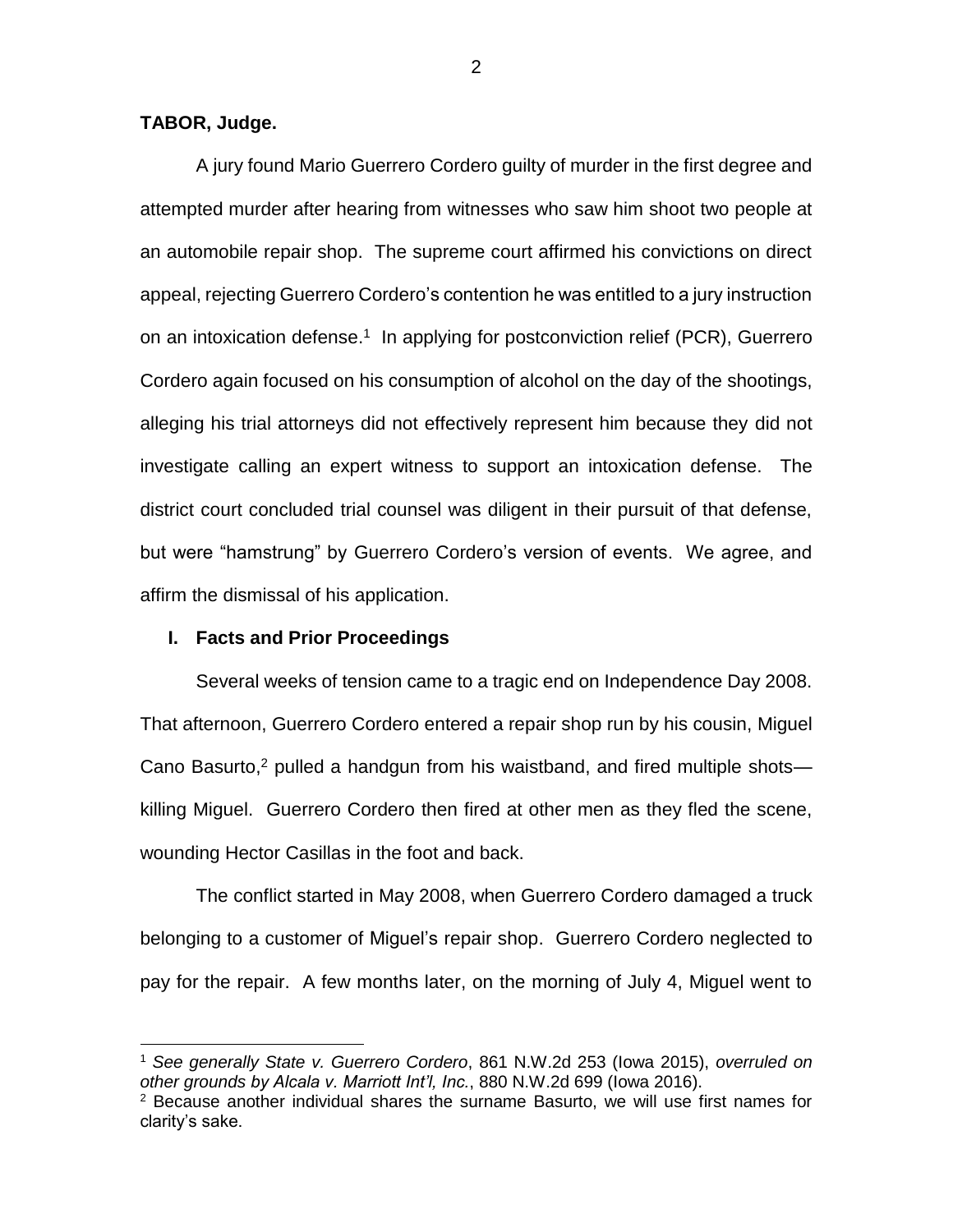El Tarasco's, the repair shop where he worked, hoping to complete some repairs before celebrating the holiday with friends and family. His plans were thwarted when friends began to arrive. When Guerrero Cordero showed up to join the celebration, Miguel asked him to leave. Miguel insulted Guerrero Cordero's family and challenged him to a fight. Guerrero Cordero dismissed Miguel's invitation, and left the shop without incident.

After leaving El Tarasco's, Guerrero Cordero stopped by a different repair shop owned by another relative, Rogelio Carlos Basurto, to join a gathering of friends. While there, Guerrero Cordero displayed his handgun to those present before returning it to his waistband. Guerrero Cordero and Rogelio then left to buy beer. During their errand, Guerrero Cordero told Rogelio he was tempted to shoot Miguel after being insulted, but refrained because Miguel was family. Rogelio warned him the gun "was only going to bring him trouble." Guerrero Cordero nevertheless loaded the gun and tucked it into his waistband. The two returned to Rogelio's repair shop where they socialized and drank beer, though Rogelio testified Guerrero Cordero was not "drunk."

Later that afternoon, Guerrero Cordero returned to El Tarasco's. Miguel's celebration was still under way. Guerrero Cordero entered the building, asked "what's up?", and fired several shots at Miguel. When Miguel fell to the floor, Guerrero Cordero turned to shoot at those fleeing the shop. Guerrero Cordero shot Casillas in the heel, causing him to fall. As Casillas rose and continued to retreat, he felt another shot in his back. Guerrero Cordero fled the scene. Casillas was hospitalized and underwent surgery, but survived. Miguel died shortly after his transfer to the hospital trauma center.

3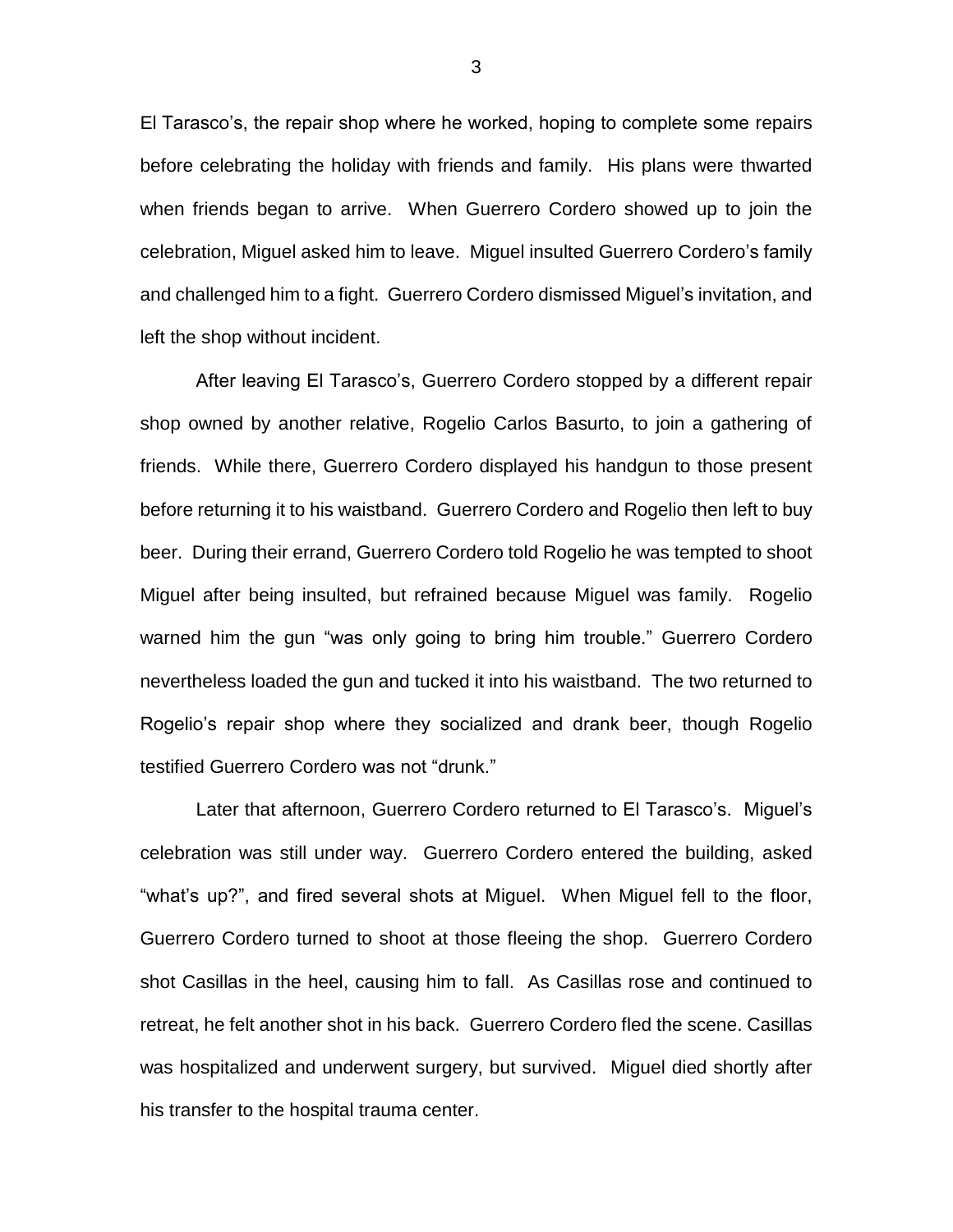Detectives executed a search warrant at Guerrero Cordero's home and found the pistol, ammunition, and a spare magazine. Testing revealed five of the seven recovered bullets—including the bullet recovered from Miguel's body—were fired by the recovered pistol. Law enforcement learned Guerrero Cordero absconded to Mexico under an assumed name. Authorities obtained an INTERPOL warrant, apprehended Guerrero Cordero, and extradited him to the United States in 2011.

The State charged Cordero with first-degree murder and attempt to commit murder. *See* Iowa Code §§ 707.1, 707.2, 707.11 (2007). A jury found Guerrero Cordero guilty on both counts. The district court sentenced Guerrero Cordero to life imprisonment without the possibility of parole and twenty-five years for his respective convictions, to be served consecutively.

In Guerrero Cordero's direct appeal, our court affirmed his convictions, finding although Guerrero Cordero was entitled to a jury instruction on intoxication, he failed to demonstrate his defense was hampered by its absence. *State v. Cordero*, No. 12-2122, 2014 WL 3511736, at \*1 (Iowa Ct. App. July 16, 2014), *aff'd in part, vacated in part*, 861 N.W.2d 253 (Iowa 2015). On further review, the supreme court affirmed the convictions, but determined the trial court did not abuse its discretion by declining to give an intoxication instruction. *Guerrero Cordero*, 861 N.W.2d at 255. Procedendo issued in April 2015.

In November 2015, Guerrero Cordero sought PCR, claiming several deficiencies in the performance of trial counsel. His application alleged counsel was ineffective for: (1) failing to investigate evidence to support his intoxication defense; (2) failing to consult with a toxicology expert to provide expert testimony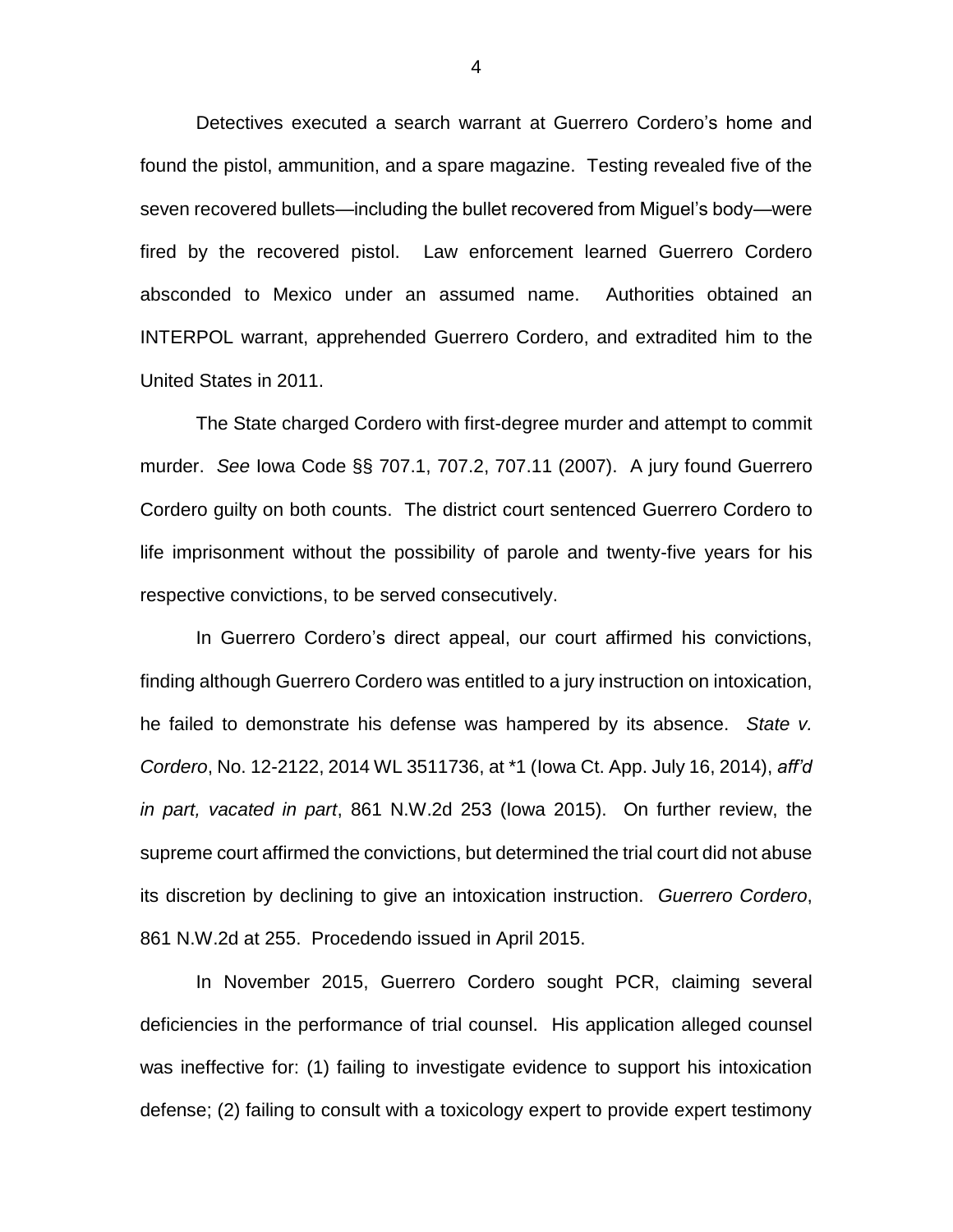in support of the intoxication defense; and (3) failing to object to a specified jury instruction. The PCR court heard testimony from Guerrero Cordero and considered depositions from his trial counsel—Jennifer Larson and Kimberly Smith. The court determined attorneys Larson and Smith performed competently. Accordingly, the court dismissed Guerrero Cordero's PCR application. Guerrero Cordero appeals, asserting the district court erred in finding trial counsel was not ineffective in failing to retain an expert witness in toxicology.

#### **II. Scope and Standards of Review/Applicant's Burden**

Generally, we review the denial of PCR for errors at law. *Everett v. State*, 789 N.W.2d 151, 155 (Iowa 2010). But because Guerrero Cordero's ineffectiveassistance claim arises from the Sixth Amendment of the U.S. Constitution and article I, section 9 of the Iowa Constitution, we review it de novo. *See id.*

To prevail in his claim of ineffective assistance, Guerrero Cordero must prove by a preponderance of the evidence counsel failed to perform an essential duty and the failure resulted in prejudice. *See Strickland v. Washington*, 466 U.S. 668, 687 (1984). Counsel is presumed competent, and is evaluated according to an objective standard of reasonableness. *See id.* at 688–89 (citation omitted). Counsel's strategic choices made after thorough investigation are virtually impenetrable. *Ledezma v. State*, 626 N.W.2d 134, 143 (Iowa 2001). To satisfy the prejudice prong, Guerrero Cordero must demonstrate absent counsel's errors, there is a reasonable probability the outcome of the proceeding would have been different. *See Strickland*, 466 U.S. at 694. Failure to establish either prong is fatal to a claim of ineffective assistance. *State v. Graves*, 668 N.W.2d 860, 869 (Iowa 2003).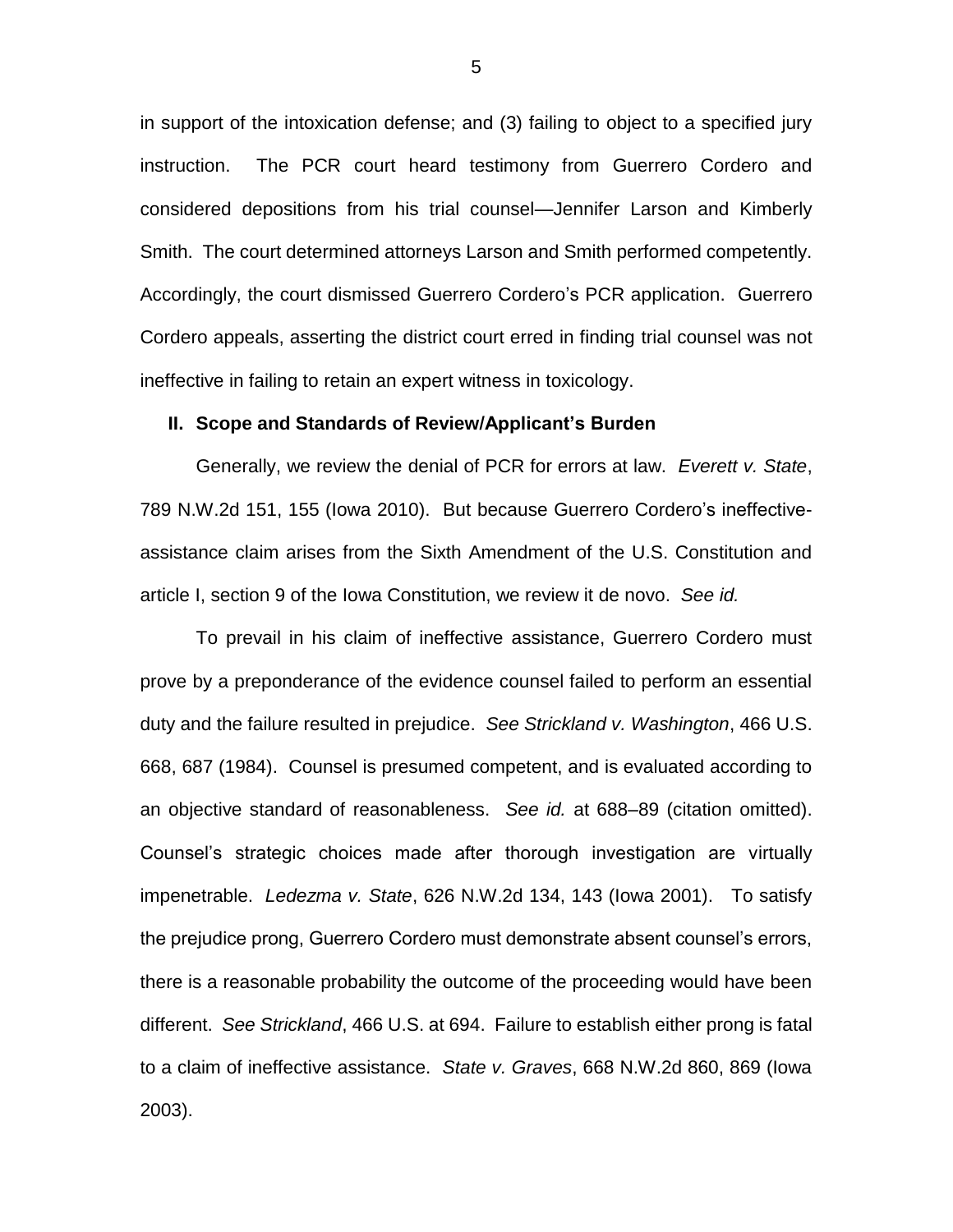#### **III. Analysis**

On appeal from the PCR denial, Guerrero Cordero contends the "only reasonable course of action" for his trial attorneys would have been to "at least investigate the possibility of an expert witness" for an intoxication defense. After our de novo review of the record, we disagree trial counsel's representation fell below an objective standard of reasonable competency.

Attorneys Larson and Smith recognized, given the numerous eyewitnesses to their client's crimes, their only hope was to show Guerrero Cordero could not form a specific intent to kill due to his heavy drinking. Attorney Smith testified Guerrero Cordero's case was "very difficult" and "the only potential defense that we identified was intoxication." But counsel could not find any witnesses who could "state definitively or consistently" that Guerrero Cordero was intoxicated at the time of the shooting. As Guerrero Cordero noted in his PCR testimony: "[N]obody wanted to testify to say that I was drunk."

So their only ability to present substantial evidence of an intoxication defense would have been to call Guerrero Cordero himself to the stand—a strategy the defense team did not see as a "great idea." Specifically, trial counsel did not want the jury to see their client was "very remorseless about what happened." According to Smith, "He said that he would take the stand and testify that his cousin had insulted him and that's why he shot him. And that also he remembered every step leading up to the confrontation that led to the shooting." Smith also testified they considered hiring an expert, but declined to do so because "the only way to get an expert witness in would have been to have Mr. Guerrero [Cordero] testify at the trial to lay the foundation for a toxicologist's expert opinions." Attorney Larson

6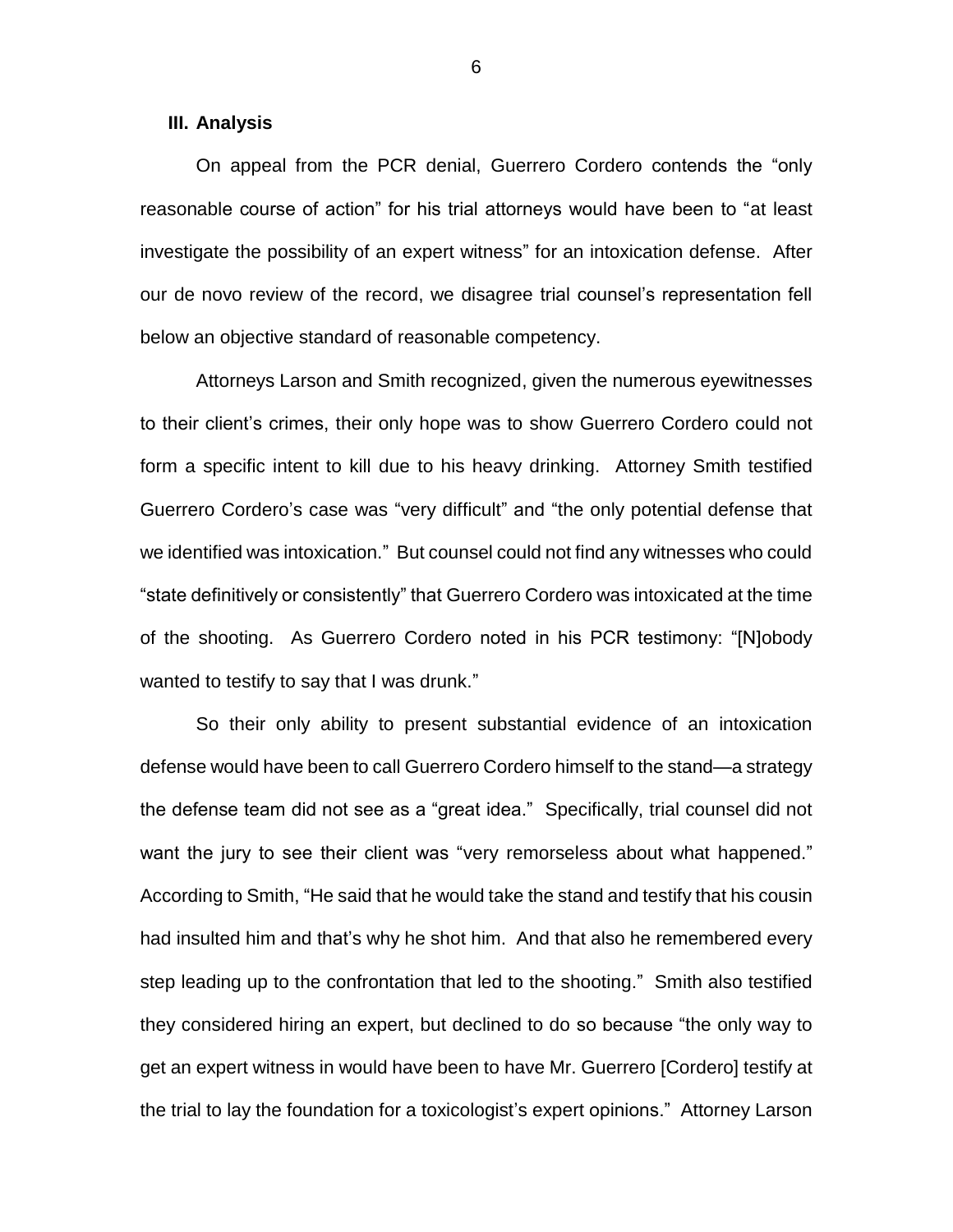testified: "We didn't have the facts to hand to an expert to try and extrapolate a level of intoxication."

Counsel engaged in thorough exchanges with their client. Guerrero Cordero acknowledged his attorneys talked to him about an intoxication defense. The attorneys explored the possibility of calling a toxicology expert to bolster an intoxication defense. And they appropriately weighed the risks and rewards of putting Guerrero Cordero on the stand to testify to his consumption of alcohol and drugs as foundational evidence, while he faced likely cross examination concerning his motive for the shooting, which would have helped the State establish the element of malice aforethought. Informed by their conversations, counsel advised Guerrero Cordero of the potential benefits and consequences of taking the stand, and Guerrero Cordero chose not to exercise his right to testify.

Nobody other than Guerrero Cordero could testify to the specifics of the effects of his alcohol consumption—and even his accounts were inconsistent. And he decided, on advice of counsel, it was not in his best interest to testify. Trial counsel determined they could not offer a sufficient foundation upon which an expert could base an opinion. Further, counsel believed lay witness testimony regarding any physical manifestations of intoxication could be as, if not more persuasive to jurors.

The measure for reasonable investigation by defense counsel depends on the "particular underlying circumstances." *Ledezma*, 626 N.W.2d at 145. Here, attorneys Larson and Smith fulfilled their duty to investigate a possible intoxication defense when they examined the available witnesses to assess whether they could provide a toxicologist with the raw materials to reach an opinion that would assist

7